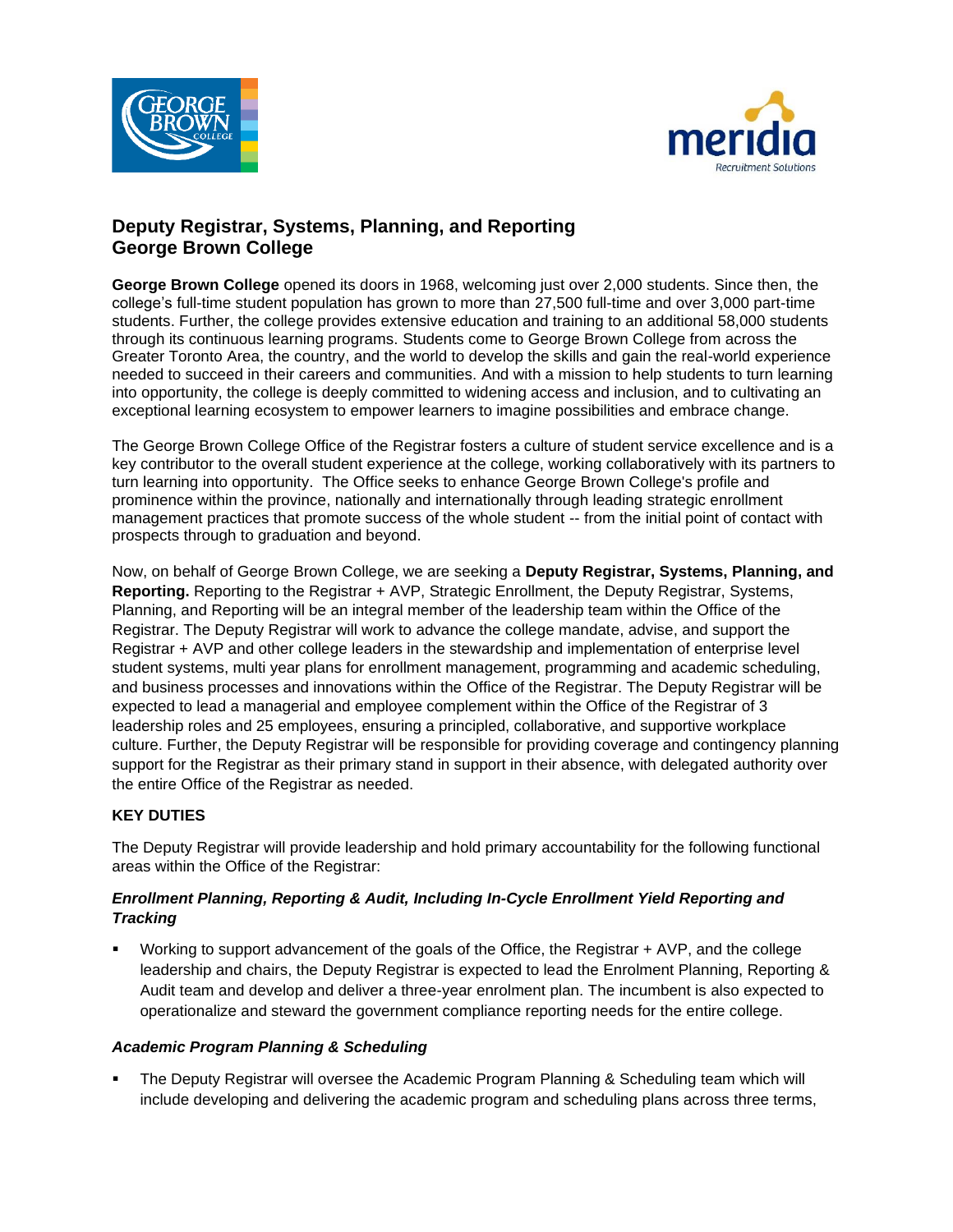impacting the entire college. In this role, the Deputy Registrar will direct the post-secondary registration cycles and term start-up system related activities and ensure delivery of the strategic enrollment and student support needs for the entire college.

### *Business Process Integration & Student Systems*

The Deputy Registrar will develop and maintain the Development Roadmap for the Office of the Registrar and serve as the college contact for all student service system integration points and systems in collaboration with the Finance and Information technology departmental managers and employees. This will involve budget planning, collaboration and coordination with the college's central information technology department, assessment of enterprise and local level student service systems, business case development, prioritization, and strategic implementation of change management strategies. In this role, the Deputy Registrar will identify, develop, oversee, and implement enterprise system level student service systems that align with the college's overall strategic vision for supporting learners.

The Deputy Registrar will also serve as the college institutional contact for external partners including large scale student system providers and vendors, government and other third parties as these relate directly to the above three core functional areas.

## **IDEAL CANDIDATE SKILLS & EXPERIENCES**

- Graduate level training, preferably a Master's in Business Administration, Information technology, Project Management, or related field
- A minimum, of 8 to 10 years' experience in a similar role, preferably in a multi-campus post secondary education environment
- Significant leadership experience in successfully delivering modernized system infrastructures and academic supports for a global and diverse cohort of post-secondary students in a complex institutional context
- In-depth knowledge of, and expertise in, strategic enrollment management planning, principles, and strategies.
- In-depth knowledge and experience of registrar operations
- Experienced in building and leading a strong collaborative team
- Possess a strong understanding of best practices in strategic enrollment management and reporting, program planning, academic scheduling, system infrastructures, and business process improvement.
- Function as a primary support to the Registrar + Assistant Vice President, Enrollment Management,
- Represent the office professionally with a focus on building positive relationships at all levels of the college.
- Maturity to approach business analysis and problems solving within a creative, flexible, and sound methodology. To separate complex planning problems into smaller pieces in a systematic way and to identify cause and effect relationships, assumptions, and the potential result of possible solutions. To analyse the pros and cons of information technology options, implementation strategy and potential impact in a proactive manner.
- Experience in budget and fiscal management
- Highly motivated and able to function in a high volume, stressful environments
- Demonstrated superior oral/written communications and strong presentation skills
- Ability to promote change management within an organization.
- Proven skills in building working relationships both internally and externally.
- Project/operational management, organizational development, time management skills

If you are intrigued and invigorated by the details of this opportunity to bring your experience to a key role with George Brown College, we would love to have a conversation.

To express interest in this opportunity please apply online by clicking:

<https://meridiarecruitment.ca/Career/15967>